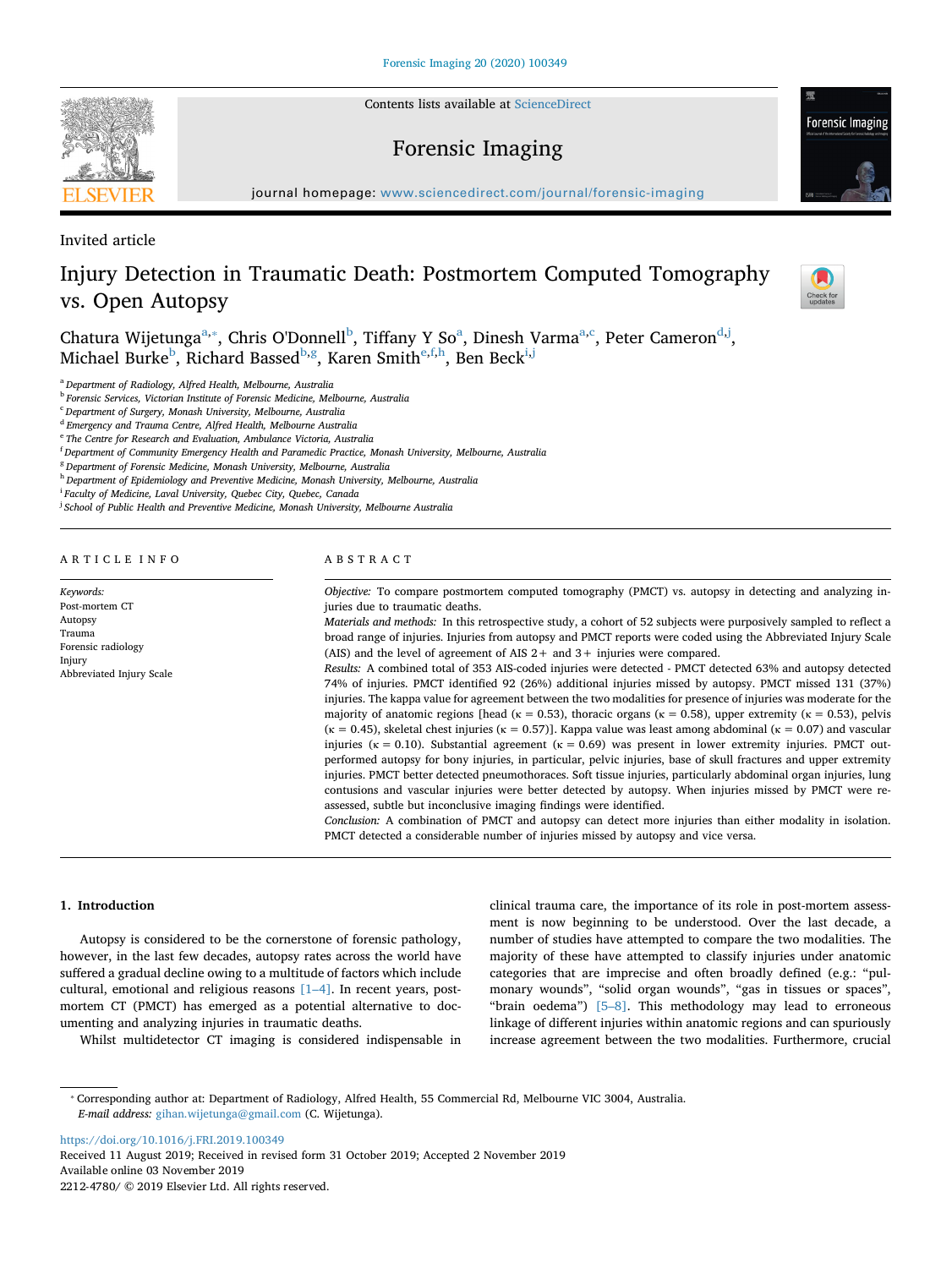information about the severity of the injury can be lost in a simple binary analysis (e.g.: a small splenic laceration and a shattered spleen are both splenic injuries but with very different prognoses) and may hinder an understanding of the profile of injury and cause of death. Therefore, to establish PMCT as an effective diagnostic tool vis-à-vis autopsy, a robust injury classification system must be used.

To this effect, the aim of this study was to determine the concordance between PMCT and autopsy by classifying injuries in a specific nature using the Abbreviated Injury Scale (AIS) - an anatomicallybased consensus-derived injury scoring system that classifies each injury by body region according to its relative importance on a 6-point ordinal scale [\[9\].](#page-5-2) A small number of studies have used this methodology and have begun to identify the strengths and weaknesses of each modality [\[10–12\].](#page-5-3) Of these, some have been limited by small sample sizes  $[10,12]$  $[10,12]$  $[10,12]$  $[10,12]$  and others have focused on how well PMCT and autopsy capture the severity of given injuries [\[11\]](#page-5-5).

To the best of our knowledge, this is the first Australian study to quantitatively compare the performance of PMCT vs. autopsy in detecting injuries in deaths due to trauma.

#### **2. Materials and methods**

#### *2.1. Study design*

We conducted a retrospective review of a sample of prehospital trauma deaths that were attended by Ambulance Victoria over the period of 2008–2014. The current study forms a sub-study of a wider program of research investigating prehospital trauma deaths [\[13\].](#page-6-0)

#### *2.2. Data sources*

As described previously [\[13\]](#page-6-0), prehospital trauma deaths were identified in the Victorian Ambulance Cardiac Arrest Registry (VACAR) and linked to data from the National Coronial Information System (NCIS). The NCIS is an internet database of all deaths resulting from injury or non-natural causes in Australia and New Zealand. In our jurisdiction, a coroner is responsible for making a determination about whether a full autopsy (complete internal and external examination) is required, or if an external examination alone is sufficient to establish a cause of death. Under the Coroners Act 2008 [\[14\]](#page-6-1), the wishes of the senior next of kin must be taken into consideration regarding the decision to undertake an autopsy and the senior next of kin has the right to decline an autopsy being performed. The NCIS contains case identifiers that enabled linkage to PMCT data from the Victorian Institute of Forensic Medicine (VIFM).

#### *2.3. Case identification*

A sample of 52 prehospital trauma deaths that had undergone a full autopsy were included in this study. To ensure a variety of injury types are captured, we purposely sampled from patients in one of six main injury groups with cases randomly selected from within each of these groups that were identified a priori: head  $(n = 8)$ , spinal  $(n = 8)$ , thoracic ( $n = 8$ ), abdominal ( $n = 8$ ), extremity ( $n = 10$ ) and vascular  $(n = 10)$  injuries. Patients may have sustained injuries to other body regions in addition to the aforementioned six main injury groups.

### *2.4. Autopsy*

Autopsy was performed without prior formalin fixation, using the modified Rokitansky technique i.e. en-block organ removal from tongue to prostate or cervix. Autopsies were performed by a variety of practitioners including forensic pathologists, pathology trainees and visiting fellows under the supervision of a forensic pathologist, the extent of the post-mortem examination determined by a coroner. At the completion of the medico-legal examination a report is prepared for the coroner to

assist him/her, if possible, to determine the cause of death. PMCT images were available for viewing to forensic pathologists conducting autopsy. As they were not expert readers of PMCT imaging, a radiologist was available for consultation for particularly difficult cases. Formal PMCT reports were written after autopsy and were not available to pathologists.

#### *2.5. Post-mortem CT*

All deceased persons were scanned within 24 h after pronunciation of death and usually less than 12 h after death. CT was performed on a Siemens SOMATOM® Definition Flash scanner without intravenous contrast. Full-body (vertex to feet) PMCT protocol parameters were 120 kVp tube voltage, effective mAs of 280, pitch of 0.6, tube rotation time of 0.55 s with a field of view of 500 mm. Image reconstruction slice thickness was 1.5 mm using a B30f medium smooth reconstruction kernel. At our institution, bony structures outside the head and neck are assessed by windowing of B30f kernel images. PMCT of the head and neck (vertex to sternal notch) was performed at a tube voltage of 120 kVp, effective mAs of 420, pitch of 0.55, rotation time of 1 s with a field of view of 300 mm. Image reconstruction slices were 1.0 mm in thickness using a H31s medium smooth and H70h very sharp reconstruction kernels. Images were viewed on syngo.via software VB20A\_HF05 (February 2017) and reformatted as necessary at the time of reporting.

Post-mortem CT review was conducted by 2 senior radiology trainees who had 4–5 years' experience in clinical trauma imaging at a major trauma centre in Melbourne, Victoria but had little prior experience in PMCT. The trainees were given tutorials focusing on death artifact by an experienced senior forensic radiologist prior to and during reporting of the 52 cases, and any uncertain findings were resolved by consultation with the senior forensic radiologist. The radiologists did not have access to the pathology reports and were only given a police report of the case at the time of reporting which provided a brief account of the circumstances surrounding the death.

#### *2.6. Injury coding*

All injuries were coded using the Abbreviated Injury Scale (AIS) 2005 (2008 update) [\[9\]](#page-5-2). Coding of autopsy-reported and PMCT-reported injuries was conducted independently by clinical coders who were accredited in AIS coding.

For the purposes of this study, injuries were classified as follows:

- Head intracranial injury (AIS 3+ intracranial injury)
- Head skull fracture (AIS 2+ skull fracture)
- Thoracic organ injury (AIS 3+ injury to thoracic organs)
- Skeletal chest injury (AIS  $2+$  injury to the rib cage)
- Abdominal organ injury (AIS 3+ injury to abdominal organs)
- Upper extremity injury (any amputation, AIS 3+ crush injury, AIS 2+ clavicle, scapula, humerus, ulna or radius fracture)
- Lower extremity injury (any amputation, AIS 3+ crush injury, AIS 2+ femur, tibia or fibula fracture, or hip or knee joint dislocation)
- Pelvis injury (AIS 3+ injury to the pelvis)
- Vascular injury (AIS 3+ vascular injury)

Further sub-classifications of these injury groupings are reported in the Results section.

#### *2.7. Statistical analysis*

Injuries identified on PMCT were compared against those identified on autopsy using Cohen's Kappa Statistic. The Kappa statistic was interpreted as poor ( $\kappa = 0.00{\text -}0.20$ ), fair ( $\kappa = 0.21{\text -}0.40$ ), moderate ( $\kappa$  = 0.41–0.60), substantial ( $\kappa$  = 0.61–0.80) and almost perfect  $\kappa = 0.81 - 1.00$ .

Ten cases were independently reviewed by both radiologists to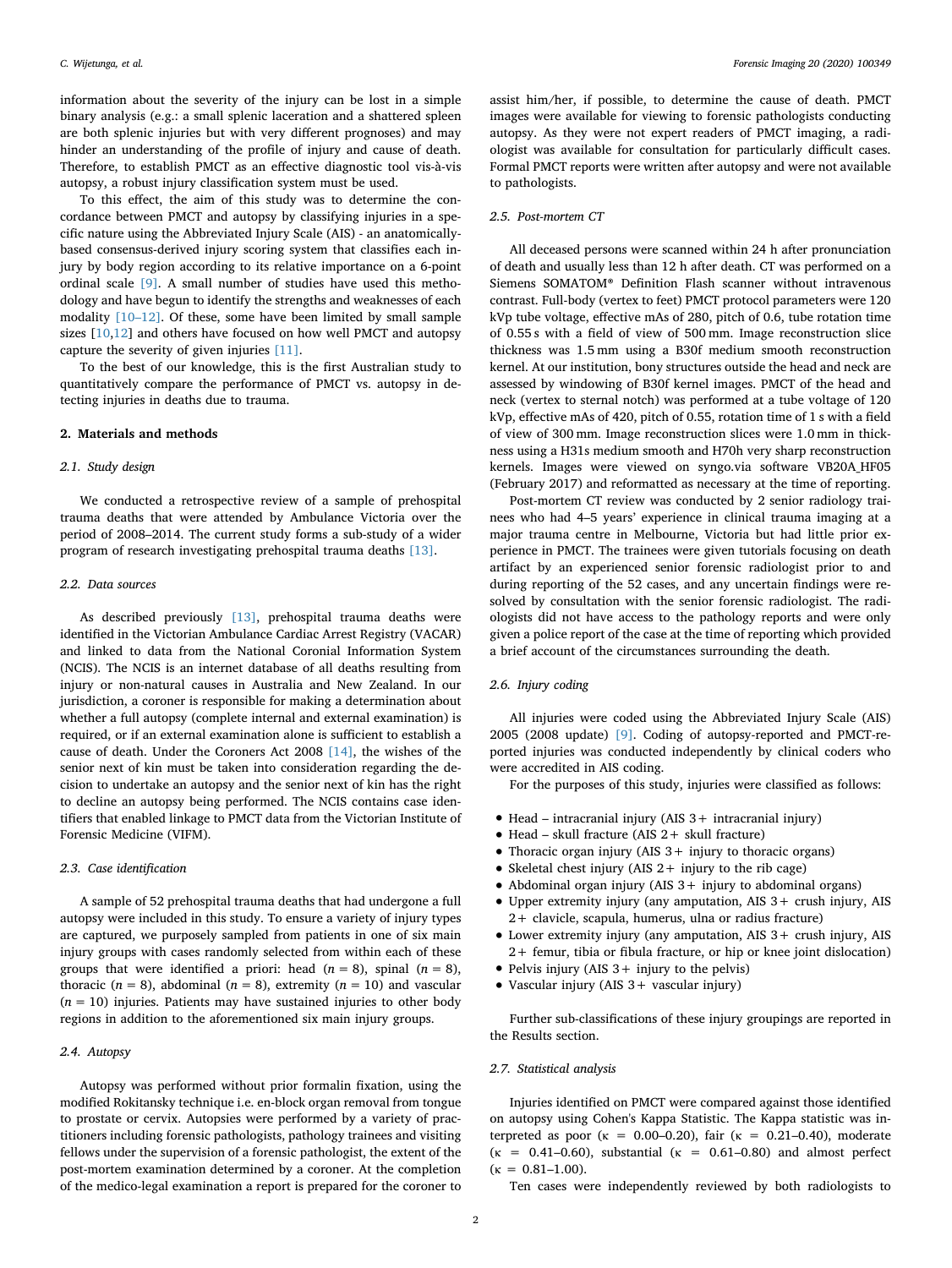quantify inter-reader reliability. Similarly, inter-reader reliability was measured using Cohen's Kappa statistic. Data analysis was performed using Stata (Version 14.2, StataCorp, College Station, TX).

#### *2.8. Ethical approval*

The present study was approved by the Victorian Department of Justice and Regulation HREC (CF/16/272), the Monash University HREC (CF16/532 – 2016000259) and the Victorian Institute of Forensic Medicine Ethics Committee (EC 20/2016).

#### **3. Results**

This investigation included 52 cases. The median age was 50 years (quartile 1: 29 years; quartile 3: 60 years), and most patients were male  $(n = 39; 75%)$ , sustained blunt trauma  $(n = 48; 94%)$  and were involved in transport-related events ( $n = 38$ ; 75%). Across both PMCT and autopsy, a total of 353 AIS-coded injuries were detected. These were present in the following anatomic regions: head injury  $(n = 62,$ 18%), abdominal organ injury  $(n = 30, 8\%)$ , thoracic organ injury (*n* = 97, 27%), skeletal chest injury (*n* = 40, 11%), upper extremity (*n* = 45, 13%), lower extremity (*n* = 26, 7%), pelvis (*n* = 21, 6%), vascular injury ( $n = 32, 9\%$ ). The vast majority of injuries were identified in the thorax (137, 39%). Pelvic injuries (6%) were the least frequent.

Of the pooled total injuries, PMCT detected 222/353 (63%) and autopsy detected 261/353 (74%) injuries. In addition to the 130 (37%) injuries identified on both autopsy and PMCT, a further 92 (26%) injuries were detected by PMCT alone. Autopsy detected 131 injuries (37%) which PMCT failed to identify.

Kappa statistic was considered moderate for the presence of any head injury ( $\kappa = 0.53$ , 95% confidence interval (CI): 0.29,0.77), however Kappa values were lower for specific head injury types, with the exception of vault fractures [\(Table 1\)](#page-3-0). Thoracic organ injuries showed moderate agreement ( $\kappa = 0.58$ , CI: 0.32,0.84) and this was reflected in moderate agreement amongst the individual thoracic injury types with the exception of lung injuries for which the kappa statistic was poor. Moderate agreement was also seen among upper extremity injuries ( $\kappa = 0.53$ , CI: 0.30,0.75) with the exception of scapular injuries for which agreement was poor. Kappa values were also moderate for pelvic injuries ( $\kappa = 0.45$ , CI: 0.23,0.68) and skeletal chest injuries  $(k = 0.57, CI: 0.30, 0.85)$ . PMCT and autopsy showed least agreement in abdominal organ injuries ( $\kappa = 0.07$ , CI:  $-0.07,0.21$ ) and vascular injuries ( $\kappa = 0.10$ , CI: -0.03,0.23). On the other hand, agreement was substantial among lower extremity injuries ( $\kappa = 0.69$ , CI: 0.49,0.89) and of these the highest agreement was seen among femoral injuries  $(\kappa = 0.92, \text{ CI: } 0.77, 1.00).$ 

#### *3.1. Injuries detected by PMCT and missed on autopsy*

Anatomic regions where PMCT notably outperformed autopsy include pelvis (12 additional injuries,  $\kappa = 0.45$ , CI: 0.23, 0.68), base of skull fractures (9 additional injuries,  $κ = 0.40$ , CI: 0.13,0.67), haemopneumothoraces (7,  $\kappa = 0.56$ , CI: 0.30,0.82), upper extremity injuries (40,  $\kappa = 0.53$ , CI: 0.30,0.75). Although haemopneumothoraces have been grouped together for purposes of analysis, further review demonstrated PMCT had identified 27 pneumothoraces missed on autopsy. The anatomic region in which the most numerous injuries detected by PMCT and missed on autopsy was in the upper extremity. Thirty additional injuries were identified in this region by PMCT. Of these, 13 were scapular fractures ( $\kappa = 0.10$ , CI:  $-0.08$ , 0.28).

#### *3.2. Injuries detected by autopsy and missed on PMCT*

Soft tissue injuries were near consistently better detected by autopsy. Seven brainstem injuries ( $κ = 0.19$ , CI:  $-0.13$ , 0.52), 9 cerebral

contusions ( $\kappa = 0.15$ , CI: -0.11,0.41) and all 16 abdominal organ injuries were missed on PMCT and detected by autopsy. In the thorax, 20 lung contusions ( $\kappa = 0.06$ , CI: -0.14,0.26) and 11 hemopericardia/ heart injuries ( $\kappa = 0.41$ , CI: 0.16,0.66) were identified on autopsy that were missed by PMCT. The vast majority of vascular injuries (20 or 91%,  $\kappa = 0.10$ , CI:  $-0.03, 0.23$ ) were detected on autopsy alone and only 2 of these matched by PMCT. Two further injuries, a thoracic aortic injury and a femoral arterial injury were identified on PMCT alone.

Imaging of the injuries that were missed on PMCT and detected on autopsy were retrospectively re-analyzed. Of the 7 brainstem injuries, review of imaging of 2 cases demonstrated auxiliary findings that could raise suspicion of a brainstem injury however the parenchymal injury itself could not be visualized. In one case, this was extensive subarachnoid haemorrhage and in the other, there was a displaced clival fracture adjacent to the pons. In the remaining 5 cases, the injury was entirely occult on PMCT predominantly due to beam hardening artifact and poor signal-to-noise ratio.

Nine subdural hemorrhages (SDH) were only detected on autopsy and missed on PMCT ( $\kappa = 0.12$ , CI:  $-0.18,0.42$ ). One of these cases demonstrated an extradural haemorrhage crossing over the midline falx on PMCT which autopsy had most likely mistaken for a SDH. In the remaining cases, no SDH were confidently identified on PMCT.

Of the 3 base of skull fractures identified on autopsy and missed on PMCT, careful review of 2 cases revealed that although the injury was correctly identified by the radiologist, this had not been coded as such due to wording of the report. In the final case, no base of skull fracture could be identified on imaging review.

Twenty lung injuries were missed on PMCT and were detected by autopsy ( $\kappa = 0.06$ , CI: -0.14,0.26). Reviewing the imaging of 6 cases revealed pulmonary contusions in the form of non-specific airspace changes, though it was difficult to differentiate these from atelectasis and aspiration. In another case, pulmonary injury could be inferred from depressed rib fractures (this was interpreted as haemothorax instead of pulmonary contusion). No parenchymal lung injuries were evident in the remaining 12 cases.

Two diaphragmatic injuries were identified on autopsy and missed on PMCT ( $\kappa = 0.55$ , CI: 0.16,0.94). Imaging review demonstrated retrocrural hematoma in one case. In the other, small volume gas was present in the peritoneum co-existing with pneumothoraces. In the absence of an identifiable hollow viscus injury, a diaphragmatic injury could be inferred. Interestingly, PMCT was able to identify 2 diaphragmatic ruptures, of which, one was described by autopsy as a "diaphragm laceration" and the other was missed.

Despite careful review, the 11 heart injuries/hemopericardia identified by autopsy could not be visualized on PMCT. Of the 5 kidney injuries identified on autopsy, some perinephric fat stranding or retroperitoneal hematoma could be retrospectively appreciated on PMCT in 4 cases. Similarly, in 4 of the 5 splenic injuries detected on autopsy, perisplenic stranding was present. Autopsy identified 11 liver injuries, missed on PMCT. Imaging review of one of these cases demonstrated hemoperitoneum and sentinel clot overlying the liver capsule. In another case, the radiologist had raised suspicion of a liver injury based on surrounding hematoma. In the remaining 9 cases, no evidence of a liver injury was identified. In all of the above, the parenchymal injury itself could not be directly visualized, as would be expected for CT performed without intravenous contrast.

Autopsy identified 2 radial/ulnar injuries ( $\kappa = 0.45$ , CI: 0.11,0.79), not recorded on PMCT, of which, one was outside the scan field and the other had been missed during reporting. A knee dislocation was recorded by autopsy however on PMCT, only a fibular fracture could be identified and the knee remained enlocated.

As stated in the methodology, this study focuses on AIS 2–3+ injuries. A sensitivity analysis was performed using AIS 4+ injuries (Table 4) and can be viewed in the electronic supplementary material. Also included in the supplementary material is the level of agreement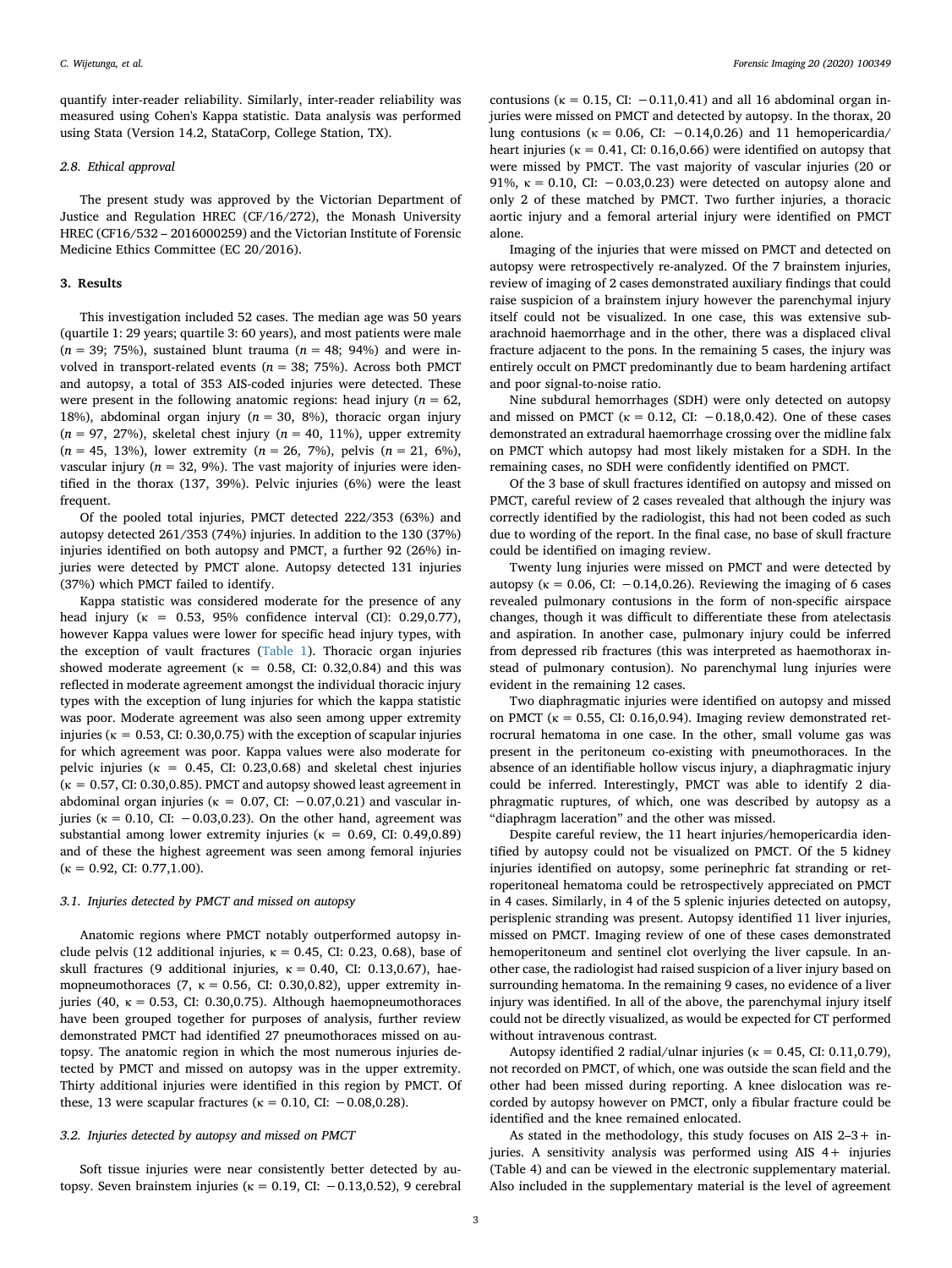## <span id="page-3-0"></span>**Table 1**

Level of agreement between CT and Autopsy on the presence or absence of injury.

| Type of injury                                 | Injury present                        |                               |                          | % Agreement                    | Kappa                    | 95% CI                           |  |
|------------------------------------------------|---------------------------------------|-------------------------------|--------------------------|--------------------------------|--------------------------|----------------------------------|--|
|                                                | CT only                               | AU only                       | CT and AU                |                                |                          |                                  |  |
|                                                |                                       |                               |                          |                                |                          |                                  |  |
| Head injury                                    |                                       |                               |                          |                                |                          |                                  |  |
| Any                                            | 6(21.4%)                              | 5 (17.9%)                     | 17 (60.7%)               | 76.6%                          | 0.53                     | $0.29 - 0.77$                    |  |
| Brainstem                                      | $\overline{\phantom{a}}$              | 7 (87.5%)                     | 1(12.5%)                 | 85.1%                          | 0.19                     | $-0.13 - 0.52$                   |  |
| Subdural<br>Extradural                         | 3(21.4%)                              | 9(64.3%)                      | 2(14.3%)<br>$0(0\%)$     | 74.5%<br>93.6%                 | 0.12<br>$-0.03$          | $-0.18 - 0.42$<br>$-0.09 - 0.03$ |  |
| Diffuse axonal injury                          | 1 (33.3%)<br>$\overline{\phantom{a}}$ | 2(66.7%)<br>$\qquad \qquad -$ | $\qquad \qquad -$        | $\qquad \qquad -$              | L,                       | $\qquad \qquad -$                |  |
| Subarachnoid                                   | $\overline{\phantom{m}}$              | 1 (100%)                      | $\overline{\phantom{0}}$ | $\overline{\phantom{0}}$       | ÷                        | $\overline{\phantom{0}}$         |  |
| Intraventricular                               |                                       | 1 (100%)                      | $\qquad \qquad -$        | $\overline{\phantom{0}}$       | $\overline{\phantom{0}}$ | $\qquad \qquad -$                |  |
| Intracerebral                                  | 1 (100%)                              | $\overline{\phantom{0}}$      | $\overline{\phantom{a}}$ | $\equiv$                       | L.                       | ۳                                |  |
| Contusion                                      | $\overline{\phantom{a}}$              | $9(90\%)$                     | 1(10%)                   | 80.9%                          | 0.15                     | $-0.11 - 0.41$                   |  |
| Base of skull fracture                         | 9(45%)                                | 3(15%)                        | 8 (40%)                  | 74.5%                          | 0.40                     | $0.13 - 0.67$                    |  |
| Vault fracture                                 | $\overline{\phantom{0}}$              | 1 (25%)                       | 3 (75%)                  | 97.9%                          | 0.85                     | $-0.55 - 1.00$                   |  |
| Abdominal organ injury                         |                                       |                               |                          |                                |                          |                                  |  |
| Any                                            |                                       | 16 (94.1%)                    | $1(5.9\%)$               | 66.0%                          | 0.07                     | $-0.07 - 0.21$                   |  |
| Bladder                                        |                                       | 2 (100%)                      | $\overline{\phantom{0}}$ | 95.7%                          | 0.00                     | -                                |  |
| Duodenum                                       | $\equiv$                              | 1 (100%)                      | $\overline{\phantom{0}}$ | 97.9%                          | 0.00                     | $\equiv$                         |  |
| Kidney                                         | $\equiv$                              | 5 (100%)                      | $\overline{\phantom{0}}$ | 89.4%                          | 0.00                     | ÷,                               |  |
| Liver                                          |                                       | 11 (100%)                     | $\overline{\phantom{0}}$ | 76.6%                          | 0.00                     | ÷,                               |  |
| Pancreas                                       |                                       | $\overline{\phantom{0}}$      | -                        | $\qquad \qquad -$              | $\overline{\phantom{0}}$ | -                                |  |
| Rectum                                         | $\overline{\phantom{0}}$              | L.                            | $\overline{\phantom{0}}$ | $\overline{\phantom{0}}$       | ÷,                       | $\overline{\phantom{0}}$         |  |
| Spleen                                         | $\overline{\phantom{0}}$              | 5 (100%)                      |                          | 89.4%                          | 0.00                     | L,                               |  |
| Stomach                                        | $\overline{\phantom{a}}$              | 1 (100%)                      | $\overline{\phantom{0}}$ | 97.9%                          | 0.00                     |                                  |  |
| Other                                          | 1(20%)                                | 4 (80%)                       | ۳                        | 89.4%                          | $-0.04$                  | $-0.11 - 0.3$                    |  |
| Thoracic organ injury                          |                                       |                               |                          |                                |                          |                                  |  |
| Any                                            | $3(9.1\%)$                            | ÷                             | 30 (90.9%)               | 83.0%                          | 0.58                     | $0.32 - 0.84$                    |  |
| <b>Bronchus</b>                                |                                       |                               | ۳                        | ۳                              | ÷                        |                                  |  |
| Diaphragm                                      | $2(28.6\%)$                           | $2(28.6\%)$                   | 3 (42.8%)                | 91.5%                          | 0.55                     | $0.16 - 0.94$                    |  |
| Esophagus                                      |                                       | L.                            |                          | $\overline{\phantom{0}}$       | ÷,                       |                                  |  |
| Lung                                           | 3(10.7%)                              | 20 (71.4%)                    | 5 (17.9%)                | 51.1%                          | 0.06                     | $-0.14 - 0.26$                   |  |
| Heart / Haemopericardium                       |                                       | 11 (64.7%)                    | 6 (35.3%)                | 76.6%                          | 0.41                     | $0.16 - 0.66$                    |  |
| Haemothorax / Pneumothorax / Haemopneumothorax | 7 (17.9%)                             | $1(2.6\%)$                    | 31 (79.5%)               | 83.0%                          | 0.56                     | $0.30 - 0.82$                    |  |
| Trachea                                        |                                       | Ē,                            | $\overline{\phantom{a}}$ | $\overline{\phantom{0}}$       | $\overline{a}$           | ÷,                               |  |
| Other                                          | 6 (100%)                              | $\overline{\phantom{0}}$      | $\overline{\phantom{0}}$ | 87.2%                          | 0.00                     | $\overline{\phantom{0}}$         |  |
| Skeletal chest injury                          |                                       |                               |                          |                                |                          |                                  |  |
| Any                                            | 5(12.5%)                              | $2(5.0\%)$                    | 33 (82.5%)               | 85.1%                          | 0.57                     | $0.30 - 0.85$                    |  |
| Upper extremity injury                         |                                       |                               |                          |                                |                          |                                  |  |
| Any                                            | 10 (41.7%)                            | $1(4.2\%)$                    | 13 (54.1%)               | 76.6%                          | 0.53                     | $0.30 - 0.75$                    |  |
| Amputation<br>Crush                            | $\overline{\phantom{a}}$              | ۳                             | $\qquad \qquad -$<br>L.  | $\overline{\phantom{a}}$<br>L. | L,<br>÷,                 | $\overline{\phantom{0}}$         |  |
| Clavicle                                       | 6(66.7%)                              | ۰                             | 3 (33.3%)                | 87.2%                          | 0.45                     | $0.10 - 0.79$                    |  |
| Scapula                                        | 13 (92.9%)                            | ۰                             | $1(7.1\%)$               | 72.3%                          | 0.10                     | $-0.08 - 0.28$                   |  |
| Humerus                                        | 6(54.5%)                              | ۰                             | 5(45.5%)                 | 87.2%                          | 0.56                     | $0.27 - 0.86$                    |  |
| Ulna-radius                                    | 5 (45.5%)                             | 2(18.2%)                      | 4 (36.4%)                | 85.1%                          | 0.45                     | $0.11 - 0.79$                    |  |
| Lower extremity injury                         |                                       |                               |                          |                                |                          |                                  |  |
| Any                                            | 7 (33.3%)                             |                               | 14 (66.7%)               | 85.1%                          | 0.69                     | $0.49 - 0.89$                    |  |
| Amputation                                     |                                       |                               | $\qquad \qquad -$        | $\overline{\phantom{0}}$       | $\overline{\phantom{0}}$ | $\overline{\phantom{0}}$         |  |
| Crush                                          |                                       |                               | $\overline{\phantom{0}}$ | $\overline{\phantom{0}}$       | ÷                        | $\equiv$                         |  |
| Femur                                          | 1(12.5%)                              | ۰                             | 7 (87.5%)                | 97.9%                          | 0.92                     | $0.77 - 1.00$                    |  |
| Tibia-fibula                                   | 9 (52.9%)                             | $\overline{\phantom{0}}$      | 8 (47.1%)                | 59.1%                          | 0.53                     | $0.29 - 0.78$                    |  |
| Hip dislocation                                |                                       | ٠                             |                          |                                |                          |                                  |  |
| Knee dislocation                               | $\equiv$                              | 1 (100%)                      | $\equiv$                 | 97.9%                          | 0.00                     | $\equiv$                         |  |
| Pelvis injury                                  |                                       |                               |                          |                                |                          |                                  |  |
| Any                                            | 12 (57.1%)                            |                               | 9 (42.9%)                | 74.5%                          | 0.45                     | $0.23 - 0.68$                    |  |
| Pelvic ring                                    | 12 (57.1%)                            |                               | 9 (42.9%)                | 74.5%                          | 0.45                     | $0.23 - 0.68$                    |  |
| Acetabulum                                     | $\overline{\phantom{a}}$              | ۰                             | $\overline{\phantom{0}}$ | $\qquad \qquad -$              | L,                       | ÷                                |  |
| Vascular injury                                |                                       |                               |                          |                                |                          |                                  |  |
| Any                                            |                                       | 20 (90.9%)                    | $2(9.1\%)$               | 57.5%                          | 0.10                     | $-0.03 - 0.23$                   |  |
| Carotid                                        |                                       | ÷                             | $\overline{\phantom{0}}$ | $\overline{\phantom{0}}$       | $\overline{\phantom{0}}$ | -                                |  |
| Vertebral artery                               |                                       | Ē,                            | $\overline{\phantom{0}}$ | $\overline{\phantom{a}}$       | L,                       | ÷,                               |  |
| Jugular vein                                   | $\overline{\phantom{0}}$              | $1(100\%)$                    |                          | $\overline{\phantom{0}}$       | $\overline{\phantom{0}}$ | ÷,                               |  |
| Aorta thoracic                                 | $1(5.3\%)$                            | 18 (19.7%)                    |                          | 59.6%                          | $-0.04$                  | $-0.12 - 0.04$                   |  |
| Brachiocephalic artery                         | $\overline{\phantom{m}}$              | -                             |                          |                                |                          | -                                |  |
| Coronary artery                                | $\overline{\phantom{0}}$              | L.                            |                          |                                |                          | L,                               |  |
| Pulmonary artery                               |                                       | 1 (100%)                      |                          |                                |                          |                                  |  |
| Subclavian artery                              |                                       | ÷                             |                          |                                |                          |                                  |  |
| Thoracic artery (other)                        |                                       | ÷                             |                          | -                              |                          |                                  |  |
| Brachiocephalic vein                           |                                       |                               |                          | $\overline{\phantom{0}}$       | ÷                        |                                  |  |
| Pulmonary vein                                 |                                       | 3 (100%)                      |                          | 93.6%                          | 0.00                     |                                  |  |
| Subclavian vein                                |                                       |                               |                          |                                |                          | -                                |  |
| Vena cava thorax                               |                                       | 2 (100%)                      |                          | 95.7%                          | 0.00                     |                                  |  |
| Thoracic vein (other)                          |                                       |                               | $\overline{\phantom{0}}$ | $\overline{\phantom{0}}$       |                          | ÷,                               |  |
| Aorta abdominal                                |                                       | 2 (100%)                      | L,                       | 95.7%                          | 0.00                     | ÷,                               |  |
| Celiac artery                                  |                                       | $\overline{\phantom{0}}$      | $\overline{\phantom{0}}$ | $\overline{\phantom{0}}$       | $\overline{\phantom{0}}$ | $\overline{\phantom{0}}$         |  |

(*continued on next page*)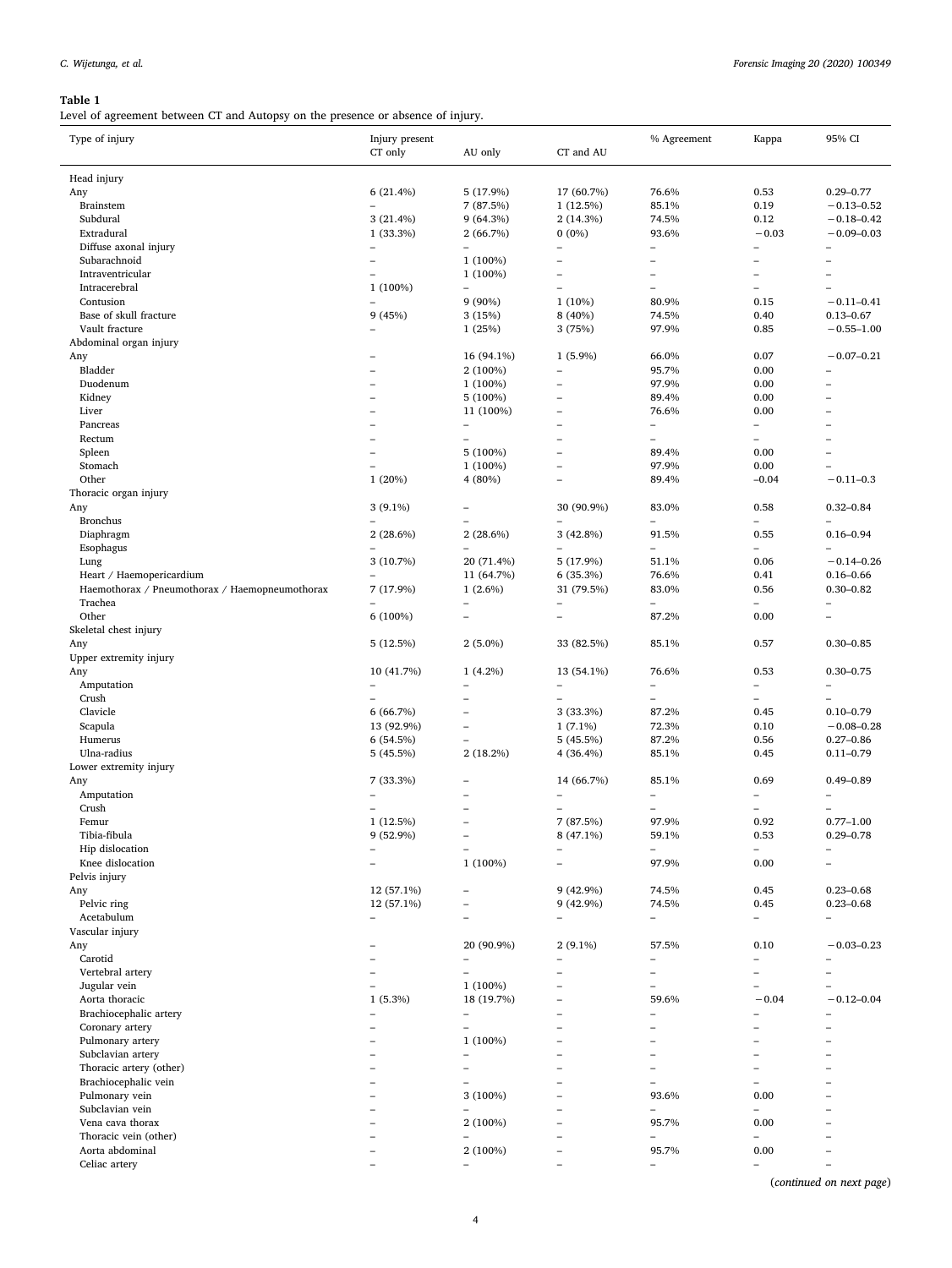#### **Table 1** (*continued*)

| Type of injury           | Injury present<br>CT only | AU only    | CT and AU | % Agreement | Kappa | 95% CI |
|--------------------------|---------------------------|------------|-----------|-------------|-------|--------|
| Iliac artery             |                           |            |           |             |       |        |
| Mesenteric artery        |                           |            |           |             |       |        |
| Abdominal artery (other) |                           | $1(100\%)$ |           |             |       |        |
| Iliac vein               |                           |            |           |             |       |        |
| Vena cava abdominal      |                           | $1(100\%)$ |           |             |       |        |
| Abdominal vein (other)   |                           |            |           |             |       |        |
| Axillary artery          |                           |            |           |             |       |        |
| Axillary vein            |                           |            |           |             |       |        |
| Brachial artery          |                           |            |           |             |       |        |
| Brachial vein            |                           |            |           |             |       |        |
| Upper artery (other)     |                           |            |           |             |       |        |
| Upper vein (other)       |                           |            |           |             |       |        |
| Femoral artery           | 1 (100%)                  |            |           |             |       |        |
| Femoral vein             |                           | $1(100\%)$ |           |             |       |        |
| Popliteal artery         |                           |            |           |             |       |        |
| Popliteal vein           |                           |            |           |             |       |        |
| Lower artery (other)     |                           |            |           |             |       |        |
| Lower vein (other)       |                           |            |           |             |       |        |

between PMCT and autopsy-derived AIS scores for a given injury detected by both modalities (Table 2). Inter-reader reliability between the two radiologists interpreting PMCT (Table 3) is also shown.

#### **4. Discussion**

Our study compares the performance of PMCT against autopsy in detecting and characterizing injuries in 52 individuals who died following trauma. Overall, PMCT and autopsy demonstrated moderate agreement for injuries under the major anatomic regions of head injury, thoracic organ injury, skeletal chest injury, upper extremity injury, lower extremity injury and pelvic injury. Correlation was very low for abdominal organ injury and vascular injury reflecting the superiority of autopsy in detecting these types of injuries. On the other hand, PMCT demonstrated superiority in detecting bony injuries and abnormal gas accumulations.

The use of PMCT in this small cohort allowed an additional 92 injuries to be identified. As mentioned before, the vast majority of these were osseous injuries including skull fractures, pelvic fractures and other skeletal bony injuries. Fracture diagnoses in difficult to reach sites are seldom made on autopsy and can be easily evaluated on PMCT  $[7,15]$  $[7,15]$  $[7,15]$  $[7,15]$ . Of the 2 radius/ulna injuries identified on autopsy and missed on PMCT, one was missed by the reporting radiologist and the second was not in the field of view of the scan. A considerable number of injuries under the category of hemothorax/pneumothorax/hemopneumothorax were detected by PMCT alone and the majority of these were pneumothoraces. The superiority of PMCT in detecting gas in anatomic cavities and in evaluating bony injuries has been previously described  $[6,7,10-12]$  $[6,7,10-12]$  $[6,7,10-12]$  $[6,7,10-12]$  $[6,7,10-12]$ . This is not surprising - for autopsy to successfully detect gas collections, such as tension pneumothorax or pneumoperitoneum, special autopsy techniques such as under-water dissection must be utilized which are not routinely performed.

We performed a detailed analysis of injuries identified on autopsy but missed on PMCT. Interestingly, in several body regions, where autopsy had indicated an injury, auxiliary findings could be identified retrospectively on PMCT. This was particularly the case for intra-abdominal organ injuries involving the kidneys and spleen where retroperitoneal fluid or perisplenic fluid could be detected. In 11 liver injuries identified by autopsy, in all but 2 cases, there were no imaging features to suggest an underlying liver injury, most likely relating to the small size of such injuries [[12,](#page-5-4)[16\]](#page-6-3). The limitation of PMCT in detecting organ injuries has been observed previously  $[10-12,17]$  $[10-12,17]$  $[10-12,17]$  and more than likely relates to the fact that imaging has been performed without contrast. Leth et al. [\[11\]](#page-5-5), demonstrated higher detection rates for solid organ injuries by PMCT than our study and this could reflect their use of a trained forensic radiographer and their practice of scanning each body region separately which may have led to better image quality. This may have allowed more subtle injuries to be identified by PMCT.

Similarly, in the majority of cardiac injuries and parenchymal brain/brainstem injuries there were no features of injury identifiable on PMCT. In cases where autopsy identified lung injuries, some cases demonstrated non-specific airspace changes on PMCT which were often indistinguishable from aspiration, atelectasis or decomposition [\[18\],](#page-6-5) a limitation that has been described previously [\[15\].](#page-6-2) The vast majority of vascular injuries including 18 aortic injuries were occult on PMCT  $[6,11,12]$  $[6,11,12]$  $[6,11,12]$  $[6,11,12]$  $[6,11,12]$ . This is unsurprising as vessels appear collapsed, at times demonstrating post-mortem changes - making detection nearly impossible of all but intramural hematoma and transection of a vessel.The literature indicates PMCT angiography (PMCTA) substantially improves the detection of traumatic vascular injury [\[19–21\]](#page-6-6) but this is not a routine procedure at our institution for trauma cases. Our experience in PMCTA is predominately in cases of non-traumatic hemorrhage or fatal bleeding after medical intervention. Thus, we believe standard PMCT should not be used as a substitute for autopsy but as a necessary adjunct, as proposed by several others [[10,](#page-5-3)[11,](#page-5-5)[22](#page-6-7)].

In contrast to previous studies which claim PMCT as good as or better than autopsy in identifying extra-axial brain hemorrhages [\[7,](#page-5-6)[11](#page-5-5)], in our study, a considerable number of subdural hemorrhages were only detected on autopsy, similar to other reports [[6](#page-5-7)[,8\]](#page-5-8). On retrospective review of the imaging, one case demonstrated an extradural hematoma (see below) and 2 cases demonstrated thin, subtle subdural densities which would have been easily missed on initial reporting. In the remaining 6 cases, no subdural blood could be identified. The cause for this is unclear but could be due to artifact obscuring small volume haemorrhage. Development of subdural blood after CT scanning has also been theorized [\[17\]](#page-6-4).

Using autopsy as the gold standard against which PMCT is measured is problematic  $[11,17]$  $[11,17]$  $[11,17]$  $[11,17]$ . We found several instances in our study where autopsy identified injuries which should have been easy to corroborate on PMCT. A knee dislocation was described on autopsy, however imaging demonstrated a fibular fracture and an enlocated, intact knee joint. In another case, subdural blood was described in the autopsy report however PMCT demonstrated an extradural hematoma at the skull vertex crossing the midline over the falx, not described at autopsy. In a third case, a base of skull fracture was described on autopsy but the skull base was intact on imaging. Although this study describes many injuries that are discordant between PMCT and autopsy, the aforementioned cases are remarkable in that they represent false positives of autopsy. Similarly, PMCT may have also reported false positives which would be impossible to refute as the bodies have since been destroyed.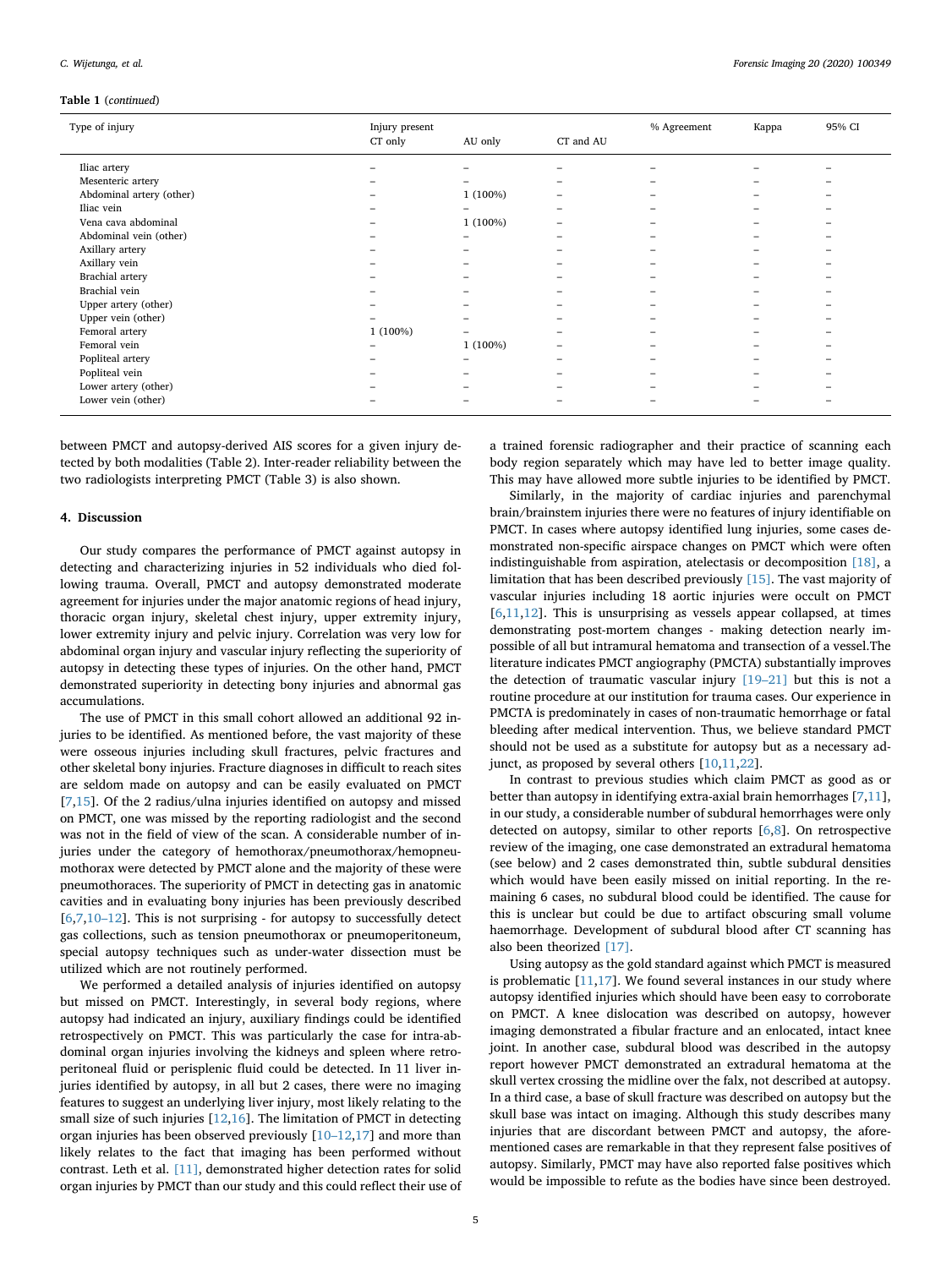#### **5. Limitations**

Our study contained several limitations which must be taken into account when interpreting these results. The sample size of 52 subjects was moderate for this type of study, however the sample size was too small to assess inter-reader variability and level of agreement between AIS-coded injuries.

A major limitation of this study is the pathologists who prepare the autopsy report were not blinded to the CT images at the time of autopsy. Though not expertly trained in radiology, the pathologists would view the CT images briefly whilst conducting the autopsy. Occasionally in complex cases, the pathologists would consult a radiologist to help interpret imaging. This suggests autopsy reports may have been contaminated with information from CT or pathologists may have been led to assess a specific body region based on CT findings, which they otherwise may have missed. Despite this potential advantage to autopsy, a considerable number of additional injuries were detected by PMCT alone.

Depending on the terminology used in autopsy and PMCT reports, the same injuries may have been AIS-coded in different ways adding to the level of discordance. For example, during the initial analysis, pneumothoraces, haemothoraces and haemopneumothoraces were coded as separate injuries before being combined under one injury group for analysis purposes. Similarly if rib fractures were not quantified and merely described (for example, when there is extensive rib cage injury) a different AIS coding would apply, creating discordance.

It is also important to note that unlike the PMCT reports which were purpose-written for this research paper, the autopsies were conducted as part of routine practice and were retrospectively analysed, similar to other studies [\[7,](#page-5-6)[8](#page-5-8),[10\]](#page-5-3). In the setting of widespread injuries and due to time constraints of routine practice, the level of description of the injuries may have been truncated, thus affecting the level of AIS coding of the autopsy-detected injuries.

Prospective studies which make use of standardized forms allowing the radiologist and pathologist to directly select AIS injury scores rather than reporting in free-form should mitigate these challenges in the future.

Furthermore, both spinal and facial injuries have been omitted from analysis in this study. Previous studies have demonstrated superiority of PMCT in detecting injuries in these regions [\[8](#page-5-8),[12\]](#page-5-4) as would be expected for osseous injury and anecdotally this appears to be the case in this study also.

PMCT images in our study were interpreted by clinical radiology trainees whose principal place of practice was a major trauma centre in Melbourne. They had 4–5 years of clinical trauma radiology experience but had limited training in forensic radiology. Despite exposure to trauma radiology, clinical radiologists may be unfamiliar with injuries that are incompatible with life  $[17]$ . The bulk of reporting body CT in clinical radiology would consist of contrast enhanced imaging whereas the majority of forensic radiologists' caseload would consist of unenhanced imaging in which, subtle findings must be given greater emphasis for certain injuries to be suspected. For these reasons, it is likely that PMCT would have been more accurate if read by experienced forensic radiologists.

Other reasons for PMCT underperforming relative to autopsy may relate to image quality and scan technique. Scanning in the arms down position, for example, introduces artifact over the abdominal organs and chest which can limit assessment. To mitigate this, in clinical trauma radiology, the head and neck would be scanned arms down and chest/abdomen scanned with arms up. Lack of formal radiography training in PMCT technicians could also negatively impact on image quality.

Some of these factors may explain the inconsistent performance of PMCT and autopsy as described in different studies.

#### **6. Conclusion**

This is the first Australian study to quantitatively compare PMCT vs. autopsy for detecting injuries in persons dying from trauma. Our study found an overall moderate correlation between autopsy and PMCT for the presence of the majority of AIS-coded injuries. If relied on autopsy alone, a considerable number of injuries would be missed which would have been apparent on PMCT. This study supports previous reports in finding PMCT better at detecting bony injuries and abnormal gas accumulations in anatomic cavities. Autopsy outperformed PMCT at detecting soft tissue and vascular injuries as has been documented previously. Injuries initially missed by PMCT and detected by autopsy demonstrated many subtle but inconclusive findings on re-assessment of PMCT imaging. The two modalities appear complimentary to each other, both demonstrating inherent strengths and weaknesses. Rather than a substitute, we advocate the use of PMCT as an adjunct to autopsy.

#### **Funding**

This project was funded by the RACV Safety Research Fund, the Victorian State Government Department of Health and Human Services, the Royal Australasian College of Surgeons (RACS) Foundation of Surgery and the Australian Resuscitation Council (Victorian Branch).

Ben Beck was supported by an Australian Research Council Discovery Early Career Researcher Award Fellowship (DE180100825). Peter Cameron was supported by a National Health and Medical Research Council (NHMRC) Practitioner Fellowship (#545926).

#### **Declaration of Competing Interest**

The authors declare that they have no conflict of interest.

#### **Acknowledgements**

The National Coronial Information System and the Victorian Institute of Forensic Medicine are thanked for their assistance.

#### **Supplementary materials**

Supplementary material associated with this article can be found, in the online version, at [doi:10.1016/j.FRI.2019.100349.](https://doi.org/10.1016/j.FRI.2019.100349)

#### **References**

- <span id="page-5-0"></span>[1] [M.B. Loughrey, W.G. McCluggage, P.G. Toner, The declining autopsy rate and](http://refhub.elsevier.com/S2212-4780(19)30077-2/sbref0001) [clinicians' attitudes, Ulster Med. J. 69 \(2\) \(2000\) 83–89.](http://refhub.elsevier.com/S2212-4780(19)30077-2/sbref0001)
- [2] [G. O'Grady, Death of the teaching autopsy, BMJ 327 \(7418\) \(2003\) 802–803.](http://refhub.elsevier.com/S2212-4780(19)30077-2/sbref0002) [3] [J.L. Burton, J. Underwood, Clinical, educational, and epidemiological value of](http://refhub.elsevier.com/S2212-4780(19)30077-2/sbref0003)
- [autopsy, Lancet 369 \(9571\) \(2007\) 1471–1480.](http://refhub.elsevier.com/S2212-4780(19)30077-2/sbref0003) [4] [A. Hamza, Declining rate of autopsies: implications for anatomic pathology re-](http://refhub.elsevier.com/S2212-4780(19)30077-2/sbref0004)
- <span id="page-5-1"></span>[sidents, Autops Case Rep 7 \(4\) \(2017\) 1–2.](http://refhub.elsevier.com/S2212-4780(19)30077-2/sbref0004) [5] [K. Poulsen, J. Simonsen, Computed tomography as routine in connection with](http://refhub.elsevier.com/S2212-4780(19)30077-2/sbref0005) [medico-legal autopsies, Forensic Sci. Int. 171 \(2–3\) \(2007\) 190–197.](http://refhub.elsevier.com/S2212-4780(19)30077-2/sbref0005)
- <span id="page-5-7"></span>[6] [I. Le Blanc-Louvry, et al., Post-mortem computed tomography compared to forensic](http://refhub.elsevier.com/S2212-4780(19)30077-2/sbref0006) [autopsy findings: a French experience, Eur. Radiol. 23 \(7\) \(2013\) 1829–1835.](http://refhub.elsevier.com/S2212-4780(19)30077-2/sbref0006)
- <span id="page-5-6"></span>[7] [M.A. Schmitt-Sody, et al., Analysis of death in major trauma: value of prompt post](http://refhub.elsevier.com/S2212-4780(19)30077-2/sbref0007) [mortem computed tomography \(pmCT\) in comparison to office hour autopsy,](http://refhub.elsevier.com/S2212-4780(19)30077-2/sbref0007) [Scand. J. Trauma Resusc. Emerg. Med. 24 \(2016\).](http://refhub.elsevier.com/S2212-4780(19)30077-2/sbref0007)
- <span id="page-5-8"></span>[8] G. Graziani, et al., Usefulness of unenhanced post mortem computed tomography [Findings in postmortem non-contrast computed tomography of the head, neck and](http://refhub.elsevier.com/S2212-4780(19)30077-2/sbref0008) [spine compared to traditional medicolegal autopsy, J. Forensic Leg. Med. 55 \(2018\)](http://refhub.elsevier.com/S2212-4780(19)30077-2/sbref0008) [105–111.](http://refhub.elsevier.com/S2212-4780(19)30077-2/sbref0008)
- <span id="page-5-2"></span>[9] Gennarelli, T.A., E. Wodzin, and M. Association for the Advancement of Automotive, *Abbreviated injury scale 2005 : update 2008*. 2008, Barrington, ill.: association for the advancement of automative medicine.
- <span id="page-5-3"></span>[10] [M.R. Sochor, et al., Postmortem computed tomography as an adjunct to autopsy for](http://refhub.elsevier.com/S2212-4780(19)30077-2/sbref0009) [analyzing fatal motor vehicle crash injuries: results of a pilot study, J. Trauma 65](http://refhub.elsevier.com/S2212-4780(19)30077-2/sbref0009) [\(3\) \(2008\) 659–665.](http://refhub.elsevier.com/S2212-4780(19)30077-2/sbref0009)
- <span id="page-5-5"></span>[11] [P.M. Leth, M. Ibsen, Abbreviated injury scale scoring in traffic fatalities: comparison](http://refhub.elsevier.com/S2212-4780(19)30077-2/sbref0010) [of computerized tomography and autopsy, J. Trauma 68 \(6\) \(2010\) 1413–1416.](http://refhub.elsevier.com/S2212-4780(19)30077-2/sbref0010)
- <span id="page-5-4"></span>[12] [B. Daly, et al., Comparison of whole-body post mortem 3D ct and autopsy](http://refhub.elsevier.com/S2212-4780(19)30077-2/sbref0011)